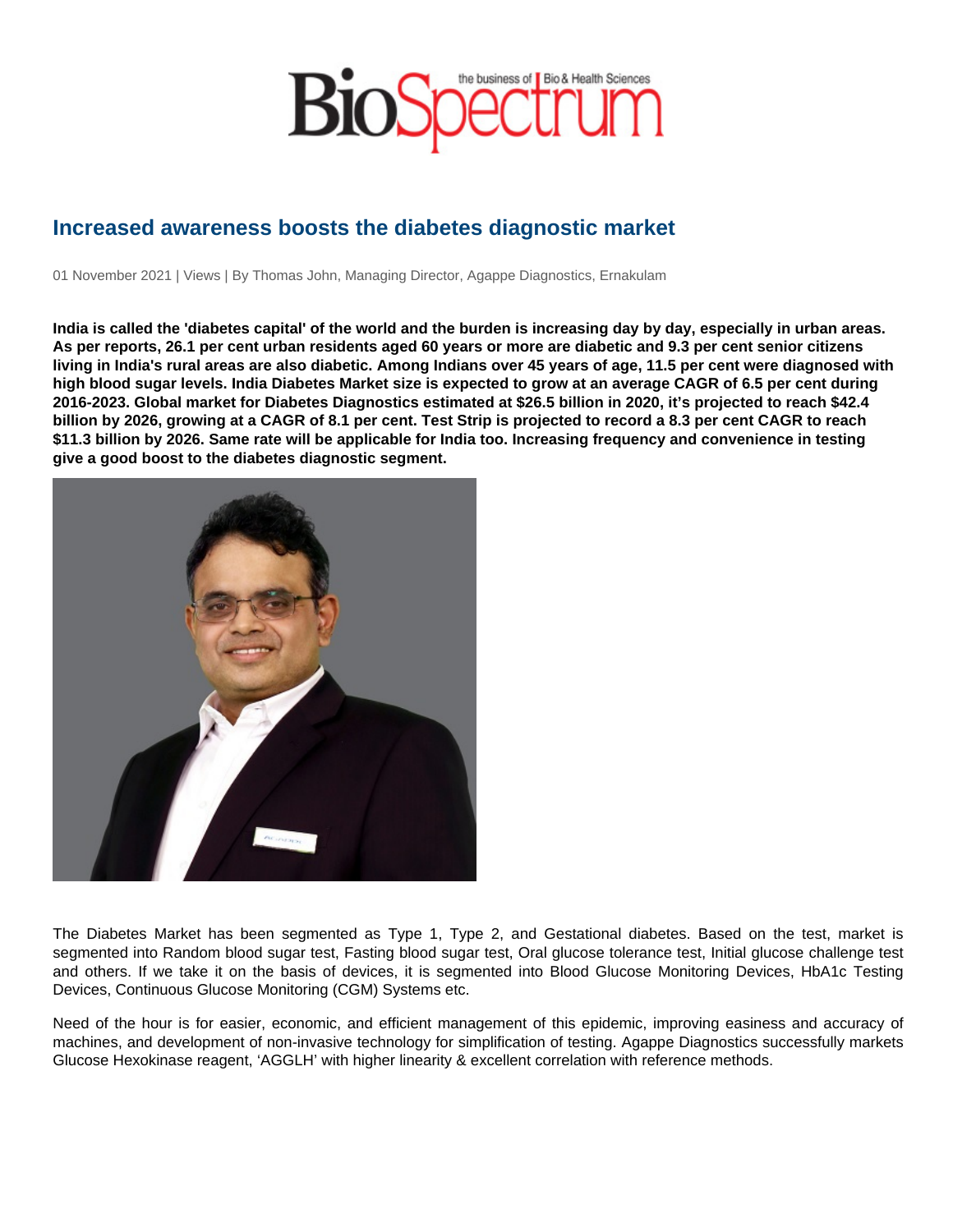## **HbA1C business In India**

The market for HbA1c testing has been expanding steadily and with better awareness of the healthcare regarding it increasing rapidly, the market is set to boom for a few years too due to its convenience & three months average estimation.

HbA1c levels surge in most Indian cities over the last 3-4 years. As per a release, at present, more than 77 million people are living with diabetes in India and the country's annual spend is approximately Rs 64,500 crore on diabetes related healthcare which is further expected to increase if diabetes is not controlled. Majority of the patients going for this test are confirmed diabetics. But with increasing awareness among people, this ratio is likely to change, and many more people are expected to go for the test independently, rather than the clinician's advice.

HbA1c testing market size is expected to reach \$1,992.44 million by 2025 at 12.24 per cent CAGR, owing to the rise in adoption of micro-optical detection method. Agappe stands at a very prominent position in the Indian HbA1C market, with 'AGA1C' on the Nephelometry platform, called Mispa i2 & Mispa i3. Agappe HbA1C has NGSP Certification & this product shows highest correlation with HPLC method, the golf standard.

#### **Healthcare awareness**

Preventive healthcare also known as prophylaxis is the pivotal measure we take for preventing any disease. Preventive healthcare includes the use of any medical service or precautions that fight against the potential health crisis and it's getting momentum.

Due to increased general awareness on underlying reasons for non-communicable diseases such as diabetes, cardiovascular diseases, through internet and frequent educational articles in various health magazines and weekly newspaper magazines, the public are aware of the reasons and diagnostic tools. Hence, most of the members from educated societies do opt for voluntary tests off and on, before going to any physician, thereby influencing the diagnostic market in a big way.

## **Diabetic assisted markets like Renal Function Tests**

Diabetic nephropathy is one kidney disorder consequent to diabetes. Cardiovascular and renal complications share common risk factors such as blood pressure, blood lipids, linked with glycaemic control. The impact of diabetes on renal impairment changes with increasing age.

As per Kidney/Renal Function Test (RFT) Market forecast, the growth of this segment is at a CAGR of 6.1 per cent during (2017-2022), driven by the rising prevalence of kidney disease, growing prevalence of diabetes and hypertension, increasing geriatric population, and the rise in alcohol consumption. Diabetes is the most important one among these comorbidities which lead to kidney disorders. RFT tools include dipsticks, reagents, disposables; urine tests include: Urine Protein, Microalbumin, Creatinine Clearance), Blood Tests include Serum Creatinine, BUN etc.

Higher incidence of diabetes will multiply the kidney function tests in India especially in south India, directly proportional to the diabetes population.

#### **POC & Other Glucose Monitoring Devices**

Glucose monitoring devices market in India was estimated around \$209 million in FY-2020 and its growth is expected to be at a CAGR of 10 per cent by FY 2026. India glucose monitoring devices market can be fragmented into self-monitoring glucose devices and continuous glucose monitoring devices, where the self-monitoring glucose devices segment overwhelmed the market until FY 2020 and the segment is expected to continue its leading position over the next five years as well. This can be attributed to ease of use and cost advantage.